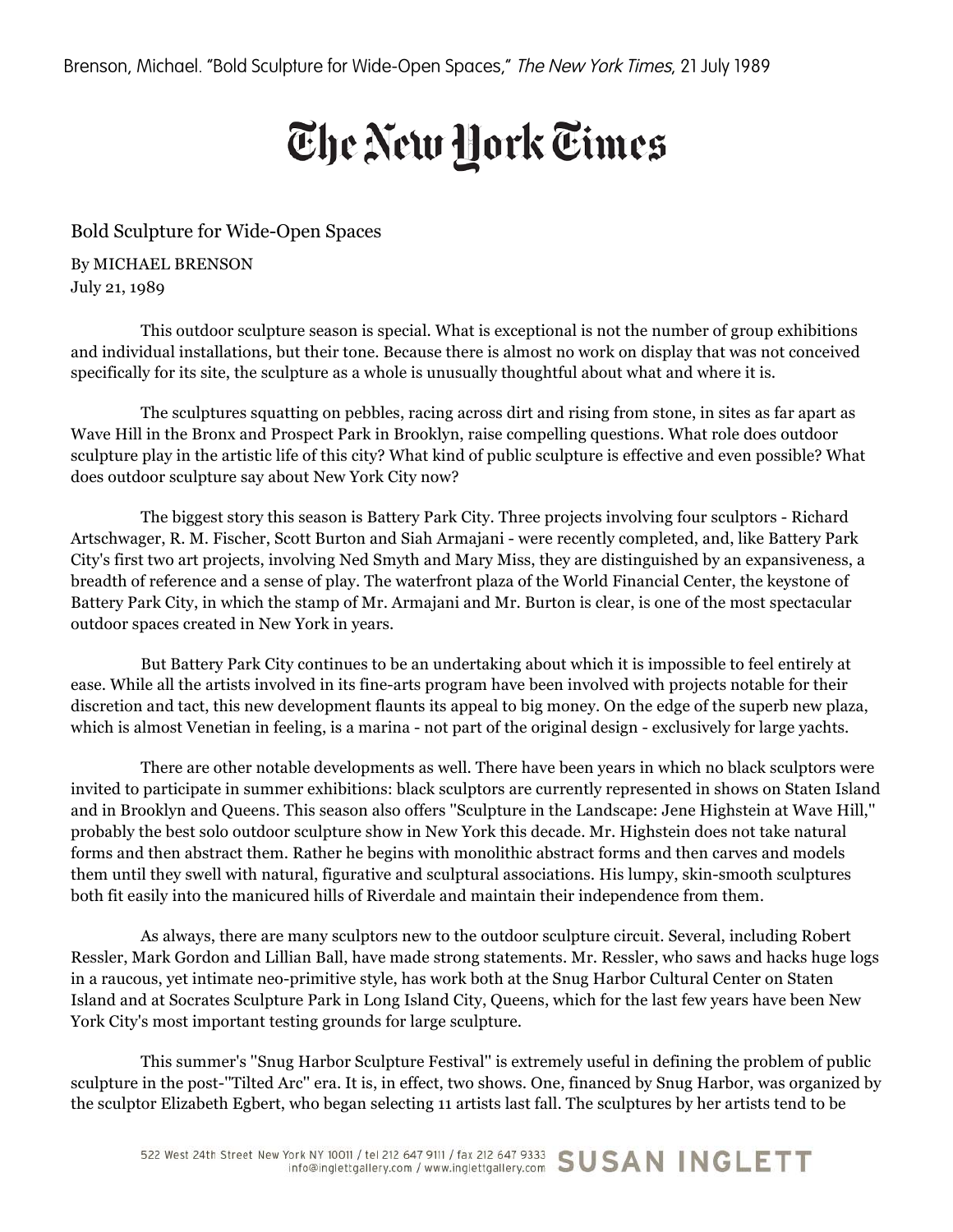physical, shaped by formal concerns, integrated with, yet independent of, the site, and at ease with what they are.The other half of the show was organized by the sculptor Noah Jemison, the director of the Bronx River Art Center, who was brought in only this spring by the Organization of Independent Artists; he had to select his 10 artists in a matter of weeks. His theme is a return to nature.

He was asked by Lucia Minervini, who was appointed director of the Organization of Independent Artists in March, to make a selection that would include young and old, men and women, Asian and black.

The sculptures by his artists tend to be vulnerable. Their materials are impermanent. The sculptures seem unsure the environment wants them. The artists are more concerned with content than form. Their work may be so discreet that it seems almost to apologize for existing. It is this doubt, this uncertainty about the place of public sculpture that gives the work its edge. New Art Projects Battery Park City

Richard Artschwager's ''Sitting/Stance,'' at the corner of West Thames Street and the Esplanade, is a wonderland of surprises. It includes wood and stainless-steel chairs that suggest ship decks; granite chairs that look like thrones and tombstones, and a miniature street lamp whose lamp is almost literally on the street. Mr. Artschwager's dry wit is everywhere - in the relationship of materials, in the shifts of scale, in the play of architectural associations. The consciousness he provokes in every detail helps to transform a nondescript space into a magical pocket.

R. M. Fischer's ''Rector Gate'' is a 45-foot-high arch between Rector Park, the Esplanade and the Hudson River. Its poles, domes and Disneyland shapes refer to the site, to the architectural history of Manhattan and to the way lower Manhattan has inspired a century of dreams. But Mr. Fischer never achieves a balance between an actual gateway that settles coolly into its site and a fanciful sculptural concoction that fires the imagination. He has designed an effective passageway but not a magical arch.

The 3.5-acre plaza of the World Financial Center is a collaboration between the sculptors Scott Burton and Siah Armajani, the architect Cesar Pelli and the landscape architect M. Paul Friedberg. The plaza is the kind of space that is rare in New York. It has a tremendous sense of expansiveness that has to do with a knowledge of proportions, with the imaginative use of fountains and trees, with the coordination of eight distinct areas and with the way metal and reflecting glass can make the surrounding buildings seem transparent.

The success of the plaza also depends upon the poetry of Walt Whitman and Frank O'Hara written in the railing by the river and the human and nautical associations of the stone benches. What is so striking is even more than the care that has been put into every detail: it is the belief that every detail must serve functional and imaginative needs. This feeling for the human potential of everything - benches, railings, chairs, pavement and trees - gives the plaza much of its European feeling.

But then there is the yachts-only marina. Just what this will do to the sense of accessibility that is so welcome in the plaza is unclear. The yacht basin says something about the soul of New York now. The plaza is intended to be for everyone, but it is impossible to be there without feeling that Battery Park City is, above all, a haven for the rich.

One of the few outdoor sculptures in New York City that is not site specific is Tony Smith's ''Smug,'' at St. John's Rotary, the entrance to the Holland Tunnel. The sculpture was made in 1973 and reconstructed for this installation. It has not been shown before. It is black, 75 feet long and 64 feet wide, and made of wood.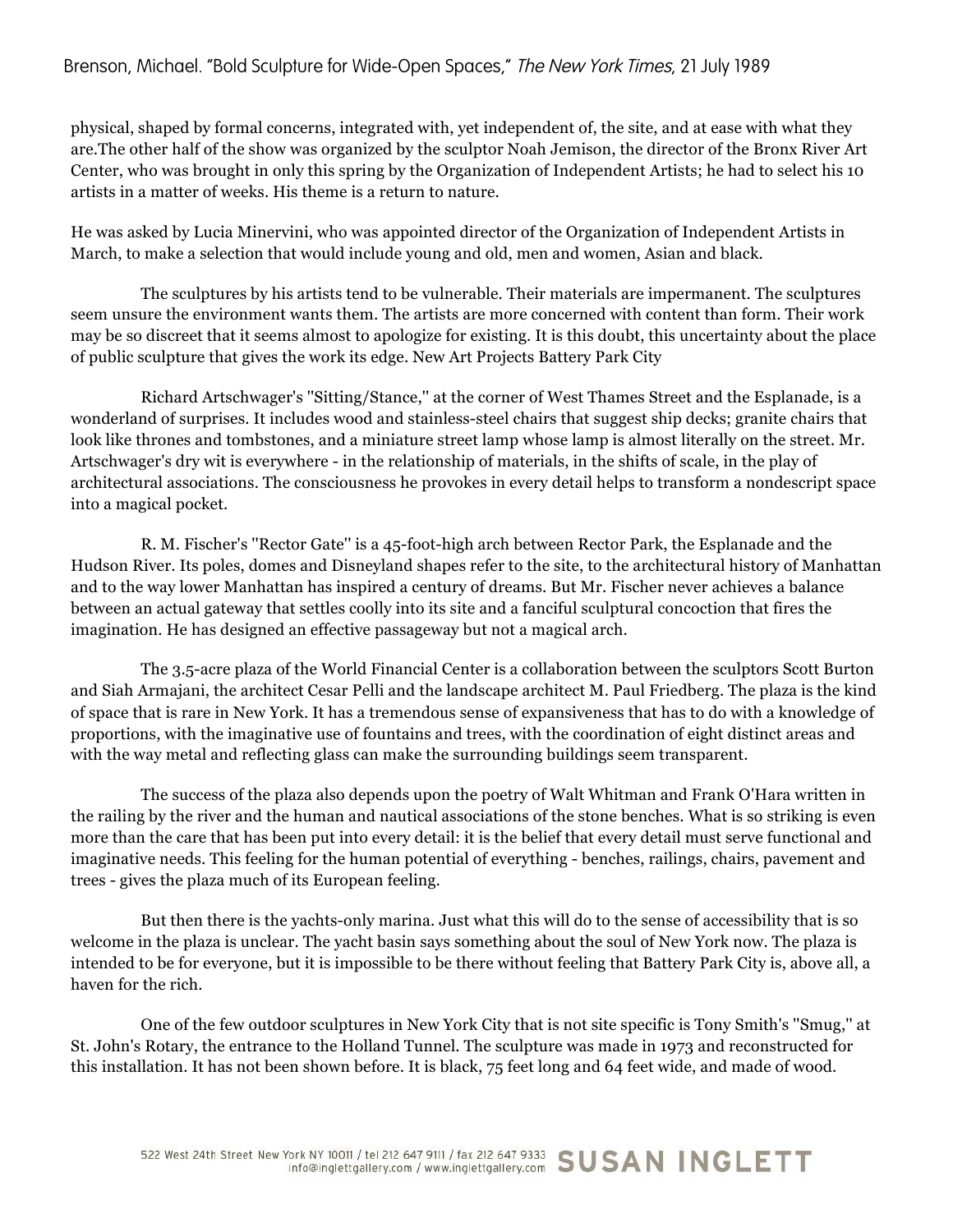## Brenson, Michael. "Bold Sculpture for Wide-Open Spaces," The New York Times, 21 July 1989

Part of what makes the sculpture successful in this traffic site is that the segments suggest the architectural frame of a parking lot that has just caved in. In addition, while in the center of a circle around which cars turn, ''Smug'' seems to be always moving. It is architectural, and it is crystalline. Because it suggests a creature with many legs, the knuckles of a gigantic fist and a team of acrobats, it is also a series of confident and continuous performances.

New Yorkers now have a chance to see Jenny Holzer's benches in a public site. Four of them, in white marble, are covered with ''truisms'' - aphoristic phrases and cliches that seem to have been plucked from many different slices of the American pie. The arrangements of different voices and points of view are not arbitrary. Some sequences have weight and wit, like this one: ''Selfishness is the most basic emotion,'' ''Selflessness is the highest achievement,'' ''Thinking too much can cause problems.''

The other four benches are black granite. There is less inscribed on them. The writing on each is something of a narrative. Together the texts suggest that nurturing is miraculous, sadism inevitable and nurturing and sadism have something essential to do with each other. The clash between them reflects the conflicting tone of intimacy and attack throughout the work.

Don't be put off by the apparent sentimentality of Ms. Holzer's language and the difficulty in locating her point of view. These words written in stone have power. Indeed this is one of the best pieces that has been installed on this site. People enjoy sitting on the benches. Many read the words carefully. The success or failure of this public sculpture will certainly depend upon what its public thinks and feels.

This survey of the last four years of Jene Highstein's work, organized by Jean E. Feinberg, is part indoors, in the Glyndor Gallery, and part outdoors, on Wave Hill's flat or sloping fields. The two parts reveal the different scales with which Mr. Highstein works - as small as a stool or as large as a whale. They also suggest his interest in many different materials, including plaster, silk, marble and wood.

In all the work, there is a strong feeling for shape and a wish to be both suggestive and abstract. All the sculptures seem at the same time physically assertive, meditatively slow and almost pathologically shy. And all are marked by a highly developed sculptural consciousness. For example, ''Blondie'' suggests the title of Brancusi's ''Blonde Negress'' and the shape of Brancusi's ''Seal.'' But Mr. Highstein's upright elm also evokes generic shapes of modern sculpture, including a striding figure and a large, almost arrow-shaped head.

The outdoor site-specific sculptures both do and do not belong to the landscape. For example, ''Small Temple,'' a hollowed-out tree-trunk house that seems almost Japanese, is very much at home alongside Wave Hill's strange, creaturely pine tree stalking the field. But the Highstein trunk is larger than any surrounding tree, and since the bark is stripped, it appears to stand naked and alone. And unlike anything else in the landscape, ''Small Temple'' is both a place for children to enter and a columnar receptacle of light.

Mr. Highstein's sculptures are playful, and there is in almost all of them a sense of potentiality, of something waiting to take shape -waiting to be born. But there are at the same time many intimations of death; a number of the upright monoliths suggest grave markers. The largest sculpture in the show, white, concrete and shaped like a whale and seeming to swim toward the Hudson River, has an archeological feeling - as if it were a giant tomb whose residents had decided it was time to be liberated from the earth. '1989 Snug Harbor Sculpture Festival' Snug Harbor Cultural Center 1000 Richmond Terrace Livingston, S.I. Through Oct. 22

This year's ''Snug Harbor Sculpture Festival'' is an instructive mess. The stronger part of the show is Elizabeth Egbert's. The part that reflects the present tenuousness of public sculpture is Noah Jemison's.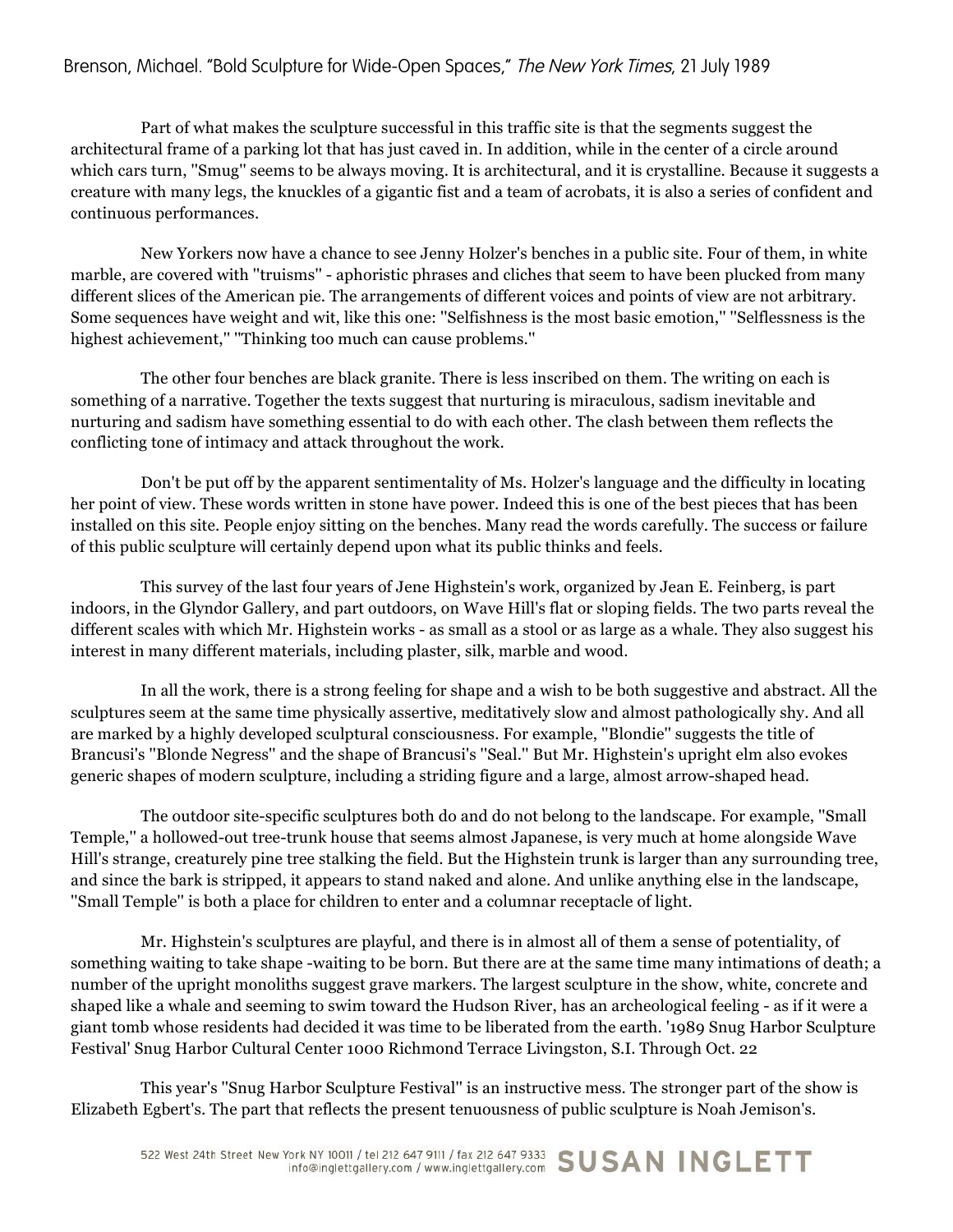## Brenson, Michael. "Bold Sculpture for Wide-Open Spaces," The New York Times, 21 July 1989

The sculptors selected by Ms. Egbert are not bashful. Around one lawn are four big works, by Robert Ressler, Jesse Moore, Lee Tribe and Mark Gordon. All are in some way about movement. The huge egg and rolling pin in Mr. Ressler's ''Bread and Water'' -each cut from a single block of wood - are actually mobile. Mr. Tribe's welded steel ''Time'' suggests a wheel, a wreath or a crown of thorns violently and chaotically spinning

Ms. Moore's ''Viola in Gamba'' is a stringed instrument with six legs - formed with oars - that looks like a gigantic insect.

Mr. Gordon's ''Monday 8:00-11:39 AM 22 May 1989'' is 32 feet tall. Suspended from the intersection of two telephone poles (suggesting the frame of a teepee) is a big looping chain. Suspended from it like trophies or hanged men are two rows of about 20 black and white horns or tusks made of fired clay. Into this peaceful setting, Mr. Gordon has planted a sense of exploitation and threat.

Far smaller and gentler is Lillian Ball's ''Mirage.'' The sculpture has three parts, ''Move In,'' ''Roll Around'' and ''Go Enter'' - none taller than 32 inches. The material is lead hand-forged over mesh. With its changing dialogue between solid and void, round and pointed, the sculpture shifts as you move around it. At one point it looks like a Sol LeWitt wall drawing on grass. From other points of view, it becomes shell- or snail-like, or like miniature huts.

For the 10 artists selected by Mr. Jemison, with the exception of Miriam Bloom, the sense of sculptural movement, of constant development and metamorphosis in space, is far less important. There is also far less interest in the language and history of sculpture.

When the works are successful, they make the public consider the environment in new ways. Mr. Jemison's ''Ritual House'' is the armature of a small fragile wood hut with morning glories planted around it intended to climb up strings dripping with chips of wood. This delicate, unassuming work points toward African art and architecture. It argues both for a need to respect nature and for the importance of listening to nature if sculpture is to develop.

In his ''Walking Dead,'' Lorenzo Pace uses gauze and black tape to weave together figures that we encounter suddenly. One is a bride, carrying rotting flowers. Another is a mummified male - the groom? - lying on the ground. The figures are ghostly and precarious, emblems of the blend of violence and celebration that New Yorkers identify with the parks of their city. 'Sculpture City' Socrates Sculpture Park Broadway at Vernon Boulevard Long Island City, Queens Through March 15, 1990

Socrates Sculpture Park seems particularly raw now. With its large open space by the East River, its patches of dirt and its piles of wood shavings and stones, the park looks like a place in permanent transition where nothing is fixed and anything is possible - a 4.5-acre workshop open to anything any artist who is invited there wants to do.

''Sculpture City'' is not a coherent show but rather a group of sculptures, most of them built in the park during the past year. The physical approach and upbeat, good-natured mood of the works is set by the 1969 ''One Oklock,'' by Mark di Suvero, the moving spirit behind the park, who has a workshop adjoining it. His massive building-high steel beams - silhouetted against the New York skyline - which seem to exist in a permanent state of availability for future construction, reflect a moment in American sculpture when anything could be dreamed.

Something of the same mood is present in Robert Ressler's ''Baruchashem,'' with eight rough and sinewy pillars of wood looking like offspring of Brancusi's ''Caryatids'' who have decided to join hands in an